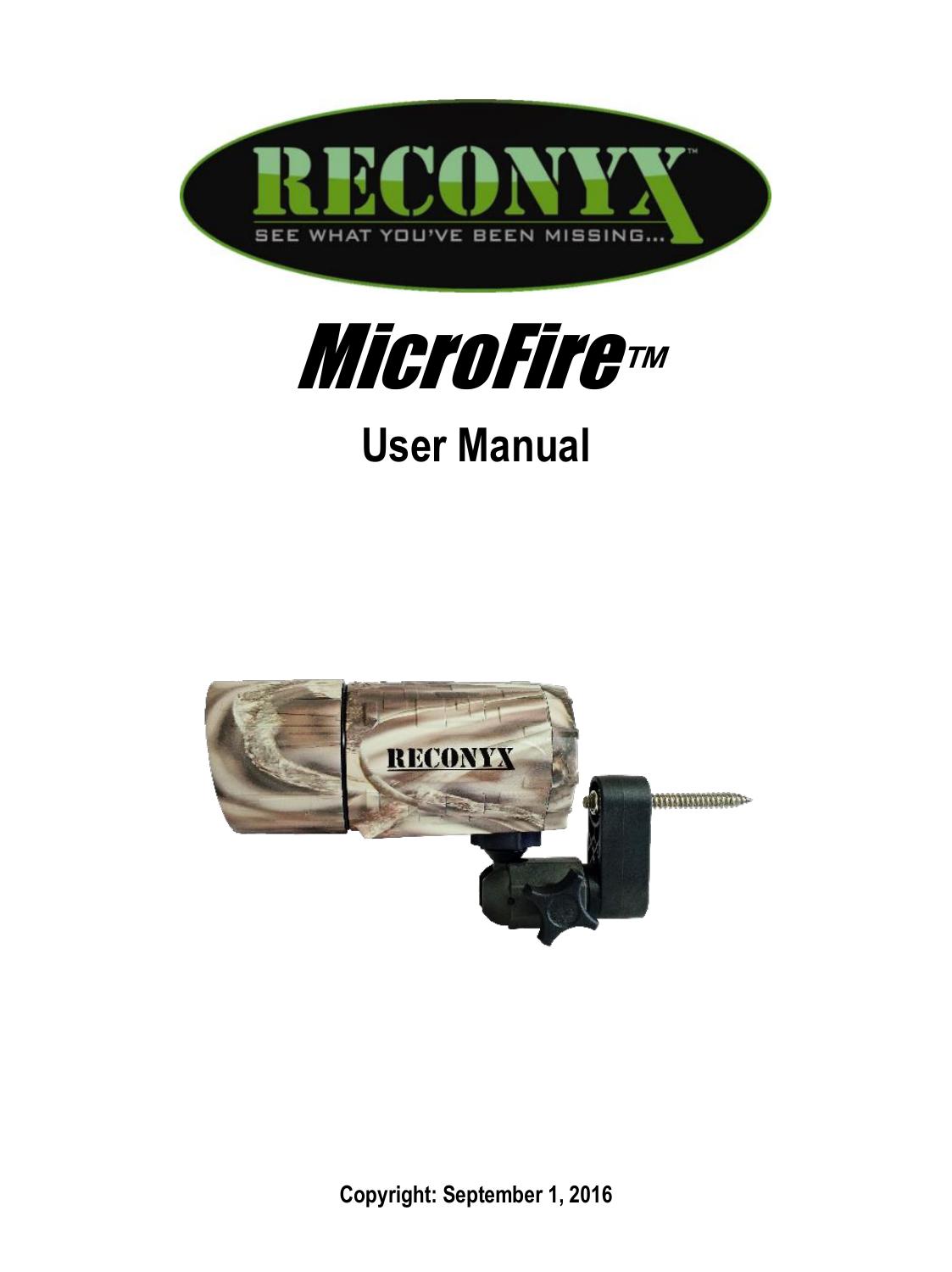## **Table of Contents**

| VIII. Warranty, FCC, CE, IC and Safety Information 14 |  |
|-------------------------------------------------------|--|
|                                                       |  |





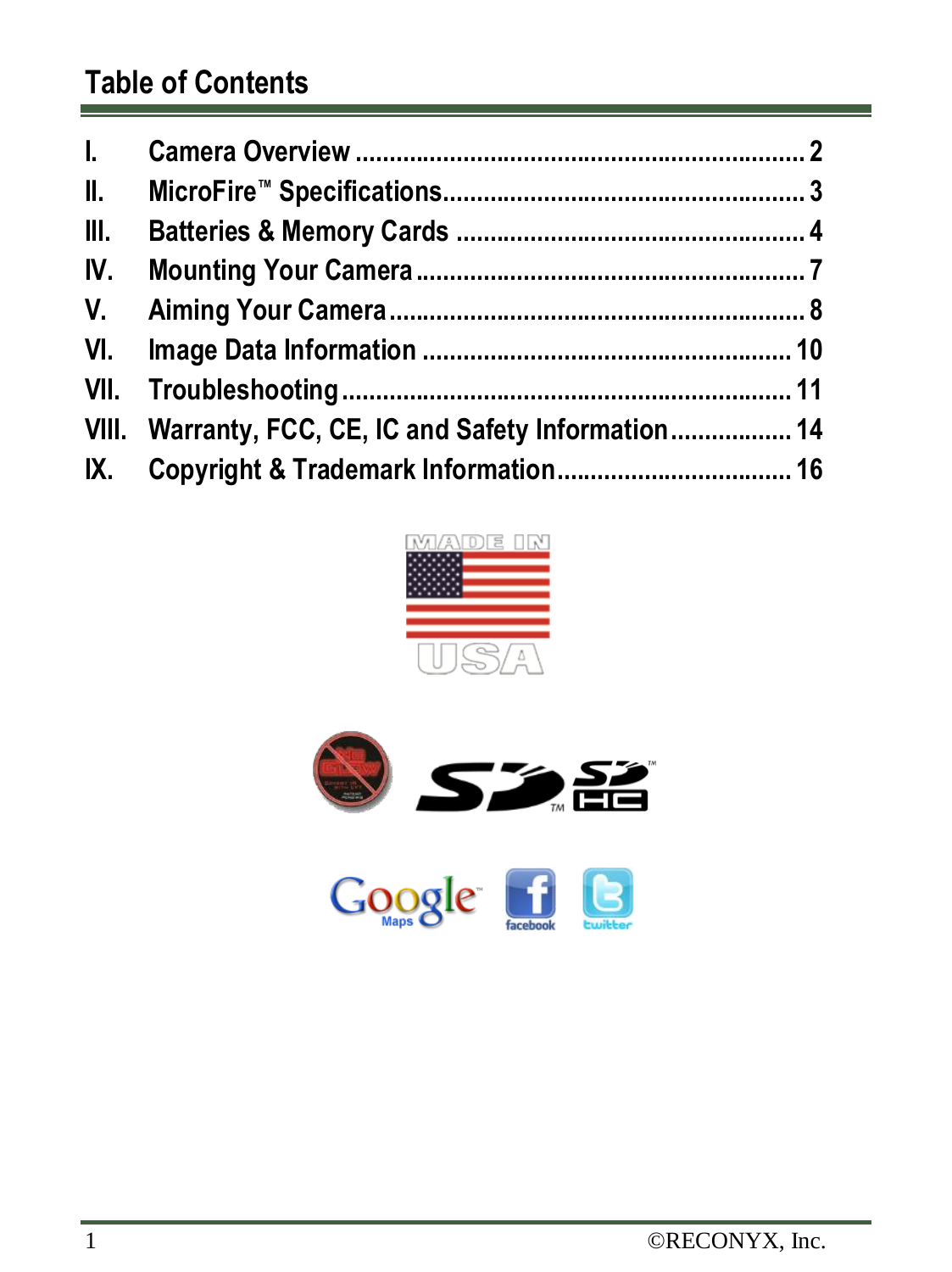## <span id="page-2-0"></span>**Camera Overview**

Congratulations on purchasing a RECONYX® camera. RECONYX® has been the leader in digital wildlife cameras since 2002. Your MicroFire™ camera is a state-of-the-art digital camera, Passive Infrared (PIR) motion detector and a night time illuminator, all contained in a secure, rugged and weather-resistant case.

Whether you are using the camera for scouting deer or studying wildlife, you will find that using the MicroFire™ camera in conjunction with the RECONYX® Mobile App will be one of your most valuable tools in gathering and analyzing data.

#### **Thank you for putting your trust in us!**

#### **Contents of this package:**

- MicroFire™ Camera.
- Universal Camera Mount.
- Links to download the required RECONYX® Mobile App.

#### **Other things you will need:**

- Micro Secure Digital® (SD or SDHC) Memory Card.
- 6 AA Batteries. *NOTE: MicroFire™ cameras will only operate on either NiMH rechargeable batteries or Energizer® 1.5V AA Ultimate Lithium*™ *batteries.*

*NOTE***: If you have any questions or concerns relating to the operation or functionality of your camera, please contact our Technical Service Department by email at [support@reconyx.com](mailto:support@reconyx.com) or by calling toll free [866-493-6064.](callto:+1866-793-6064)**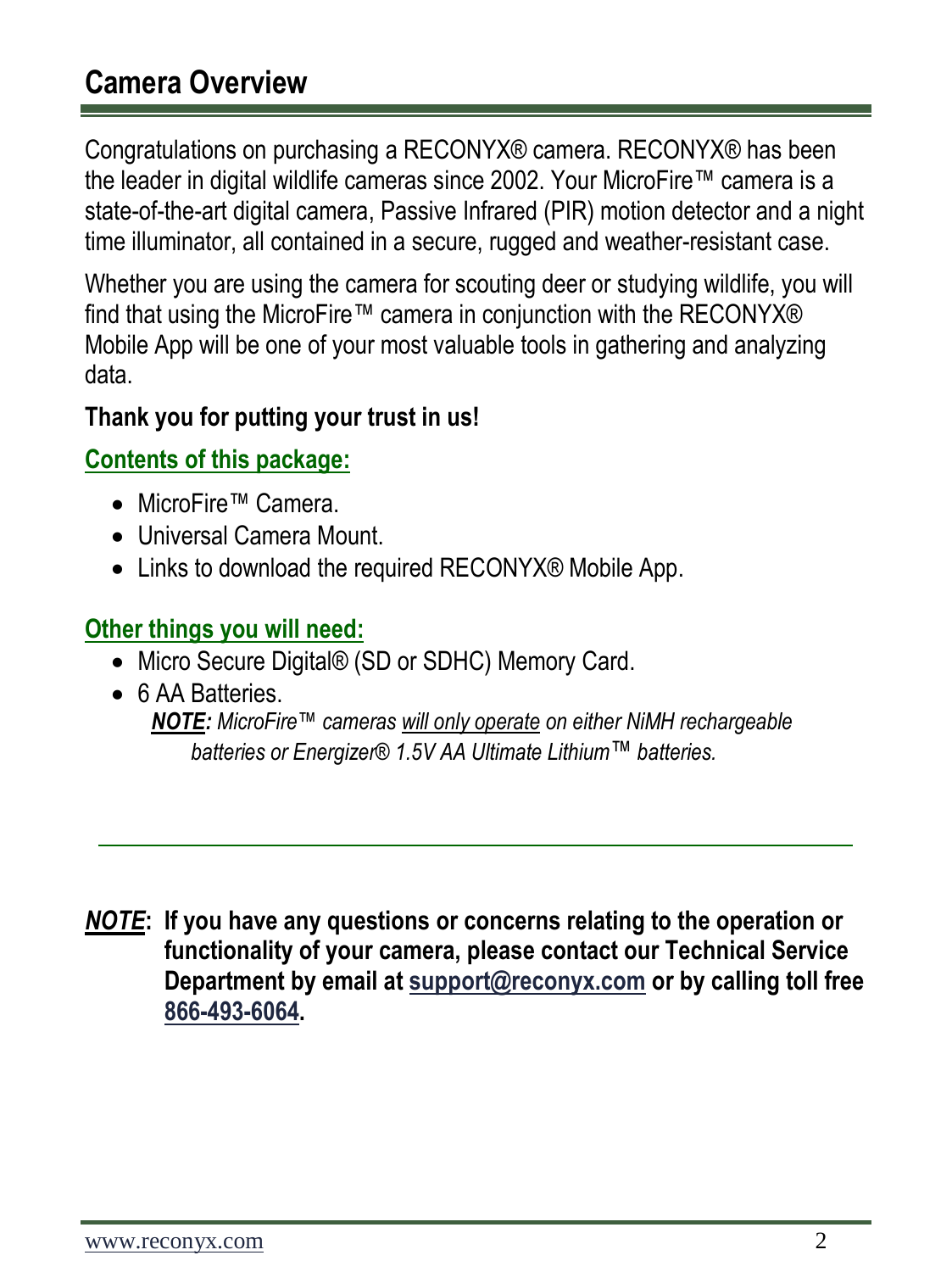## <span id="page-3-0"></span>**MicroFire™ Specifications**

| <b>Night Time Illumination</b>    | NoGlow™ Covert Infrared up to 50 feet                     |
|-----------------------------------|-----------------------------------------------------------|
| <b>Image Resolution</b>           | 720P HD Video with Audio<br>Still Image Resolution: 30 MP |
| <b>Trigger Speed</b>              | $0.20$ second                                             |
| <b>Battery Requirements</b>       | 6 AA size Lithium or NiMH Rechargeable Batteries          |
| <b>SD Card Capacity</b>           | Up to 32GB                                                |
| Time-Lapse<br><b>Surveillance</b> | Included                                                  |
| Warranty                          | 5 years                                                   |

# RECONYX Mobile App

RECONYX® Outdoor Series MicroFire™ Cameras include the RECONYX® mapping and image management Mobile App with Google Maps® technology. This allows you to geographically organize and access your images and videos and helps you to pattern and understand animal movements and behaviors. In addition to camera locations, you can add food plots, tree stands and more. The RECONYX® Mobile App also enables you to easily upload and share your RECONYX® photos to Facebook® and Twitter®.

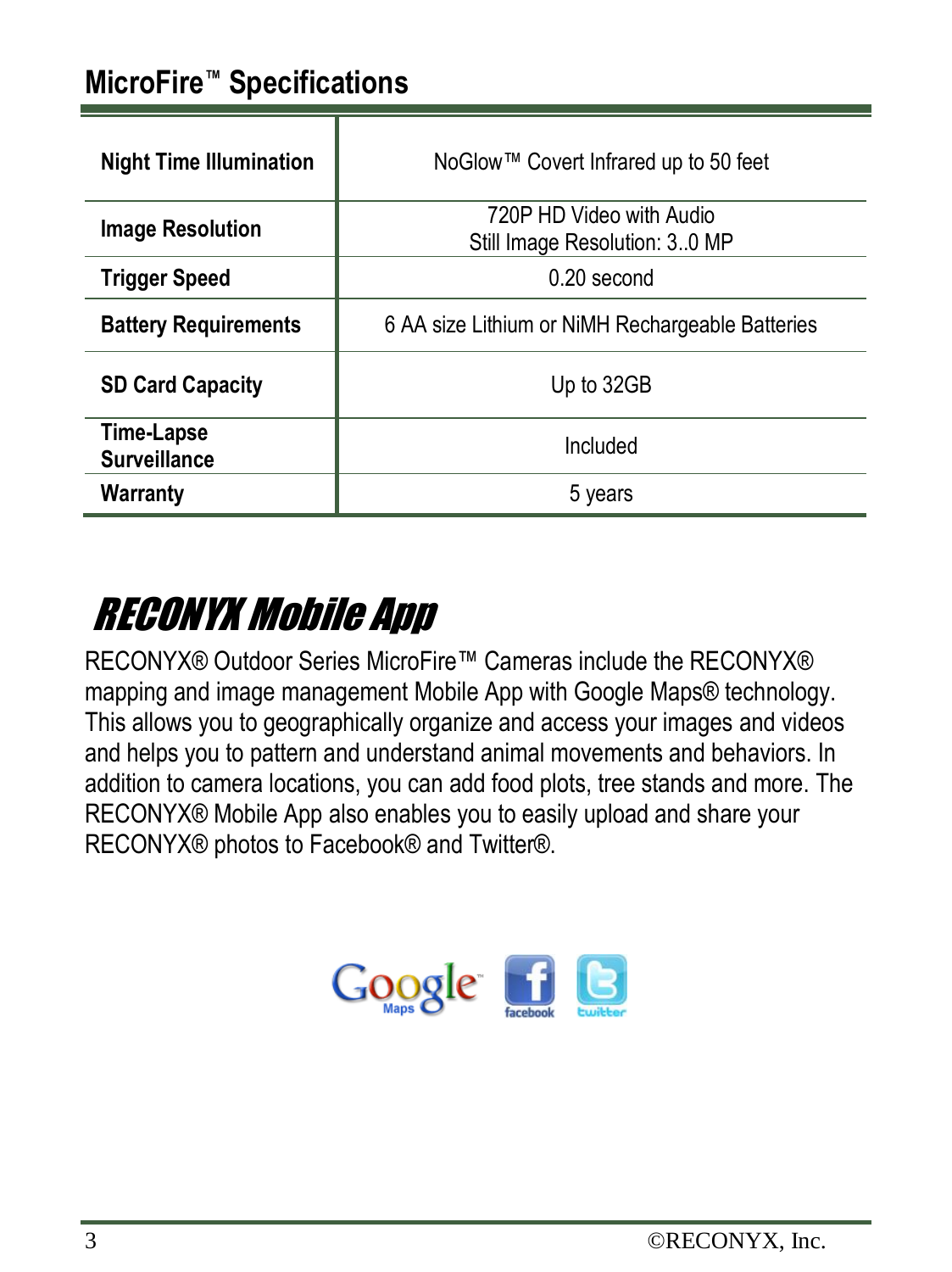## <span id="page-4-0"></span>**Batteries & Memory Cards**

Your RECONYX® MicroFire™ camera runs on six AA-cell batteries. We highly recommend using either Energizer® Ultimate Lithium™ batteries or high-quality NiMH Rechargeable batteries in your camera. **Alkaline batteries do not provide as much power as Lithium or NiMH batteries, they are adversely affected by both hot and cold weather and are not recommended.**

NiMH will operate at temperatures down to -20°F. Lithium batteries will operate to  $-40^{\circ}$ F

*NOTE:* Be sure to load batteries in the proper orientation (The coil spring is the negative contact point in the battery cartridge).



*Warning***!** Do not mix battery types! Damage to the camera can result and your warranty will be voided if you mix battery types.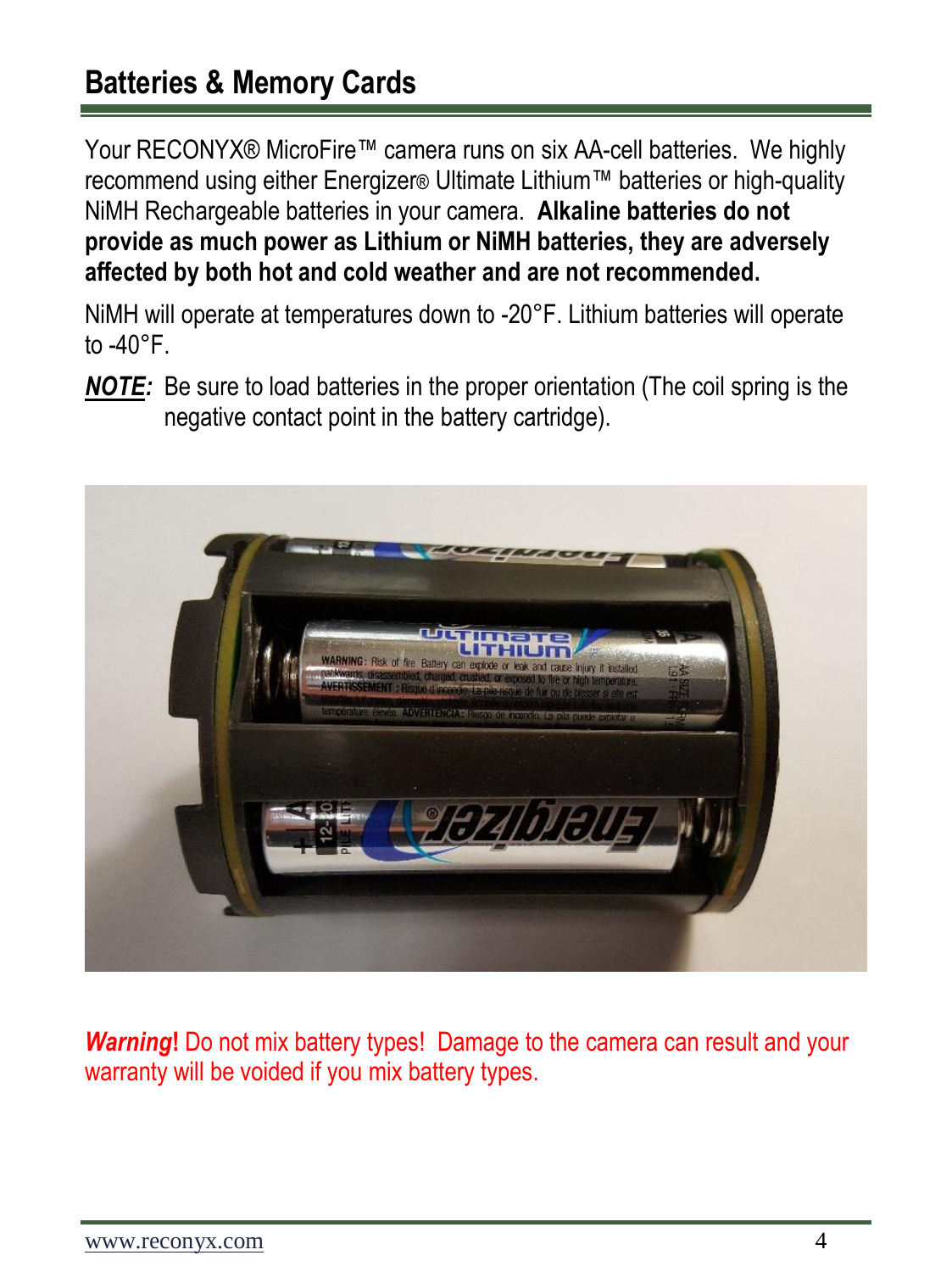## **Micro Secure Digital® (SD or SDHC) Card Specifications**

A Micro Secure Digital (SD/SDHC) card is used to store the pictures your camera captures. These images may be transmitted to your mobile device using the RECONYX Mobile App.

### **Inserting and Removing memory cards**

Make sure the orientation is correct and that the card is aligned properly. Push gently on the memory card as shown below until it clicks into place. Remove by pushing on the card until it clicks and is partially ejected.



*Warning!* Inserting the memory card upside down or backwards could damage the camera or the memory card.Damage resulting from inserting the card incorrectly is not covered under warranty.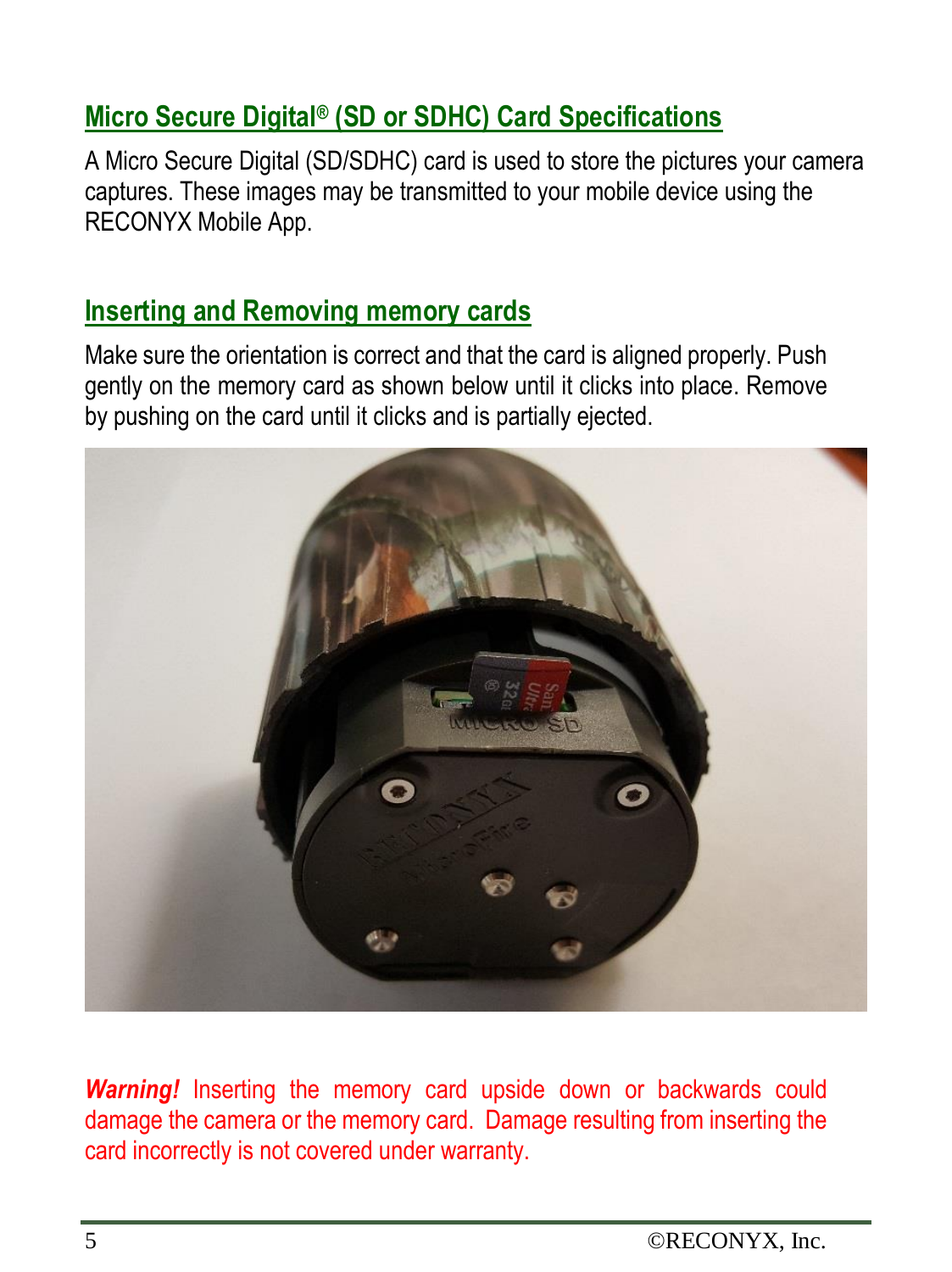### **Memory Card - File System Requirements**

Secure Digital cards have various speeds and capacities. Larger capacity cards are capable of storing more images. Your MicroFire™ camera can accept cards up to 32GB.

#### **Troubleshooting your memory card**

If you have a memory card that does not seem to work, or you used the card in another device, you may have to re-format your memory card. This can be done with any Windows® Operating System.

#### **Windows® – Steps to format memory card**

**Step 1:** Insert your memory card into your computer's card reader.

**Step 2**: Click *"Start -> My Computer".* You should see your memory card under the list of available drives. Be sure to check its contents first to make sure that you have the right drive.

**Step 3**: Right-click on the drive and choose *'Format'*.

**Step 4**: Under *"File system"* select the *"FAT32"* option then click on *'Start'*.

**Step 5:** Once the process is completed, take the memory card out and insert it into your Camera.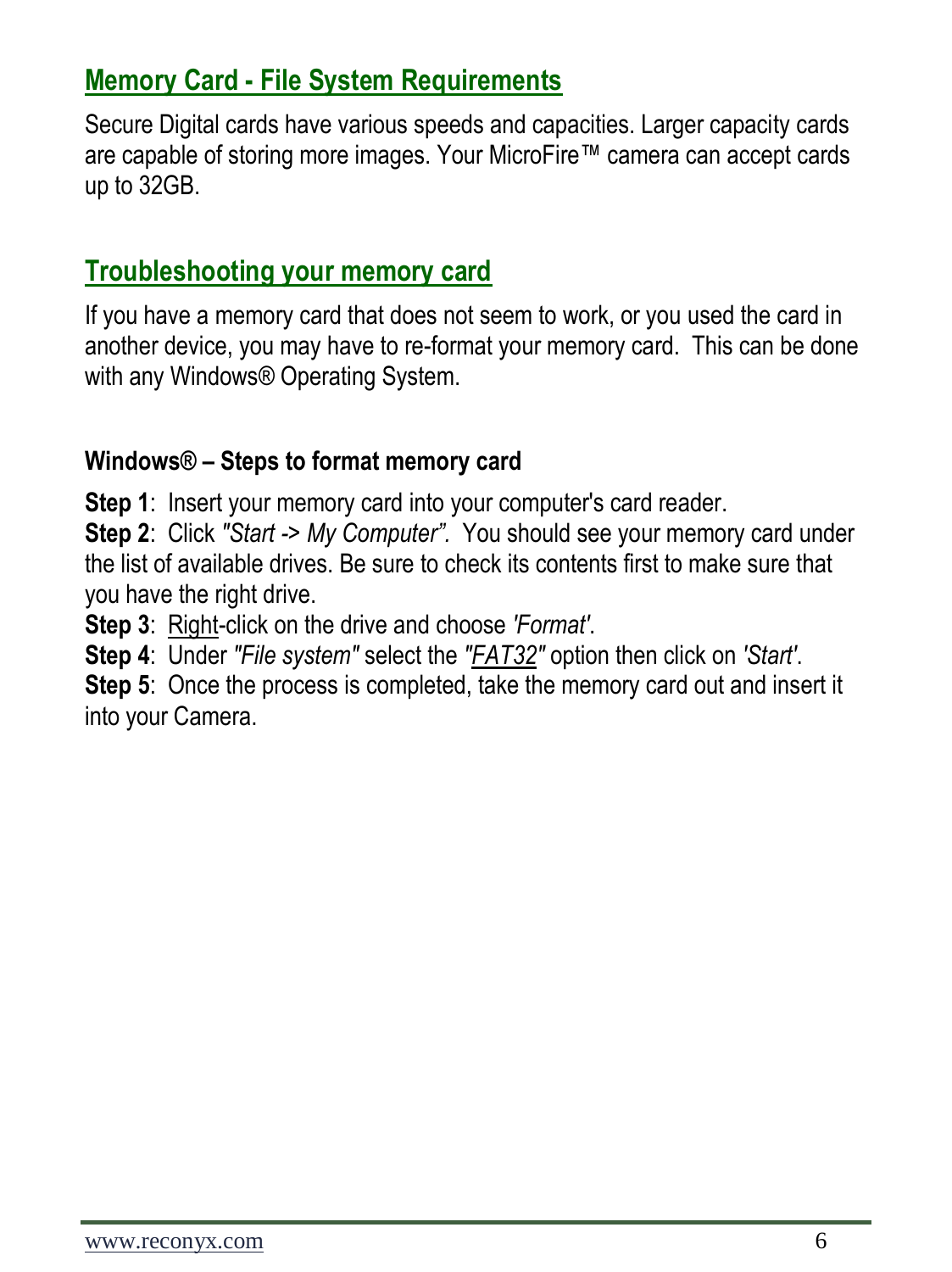## <span id="page-7-0"></span>**Mounting Your Camera**

The camera can be mounted to a tree by using the included Universal Camera Mount (shown below). Simply screw the mount into a tree or post and then install the camera using the threaded insert. Loosen the ball mount to adjust the camera aim. For added security, our MicroFire™ Security Enclosure can be used with a Python™ Cable Lock by MasterLock®.

Visit our websit[e www.reconyx.com](http://www.reconyx.com/) for other options for mounting and securing your camera.



#### *Mounting Camera with Universal Camera Mount (included)*

We recommend that you mount your camera at a height of approximately 4 feet or higher. This height is optimal for detecting animals in the field of view of the camera as well as for accessing the camera's card and batteries.

- *NOTE***:** It is highly recommended that you use a theft deterrent device such as a Security Enclosure and a lock to help secure your camera against possible theft when it is in the field.
- *TIP: Be sure to enable the Codeloc™ feature on your camera for additional security.*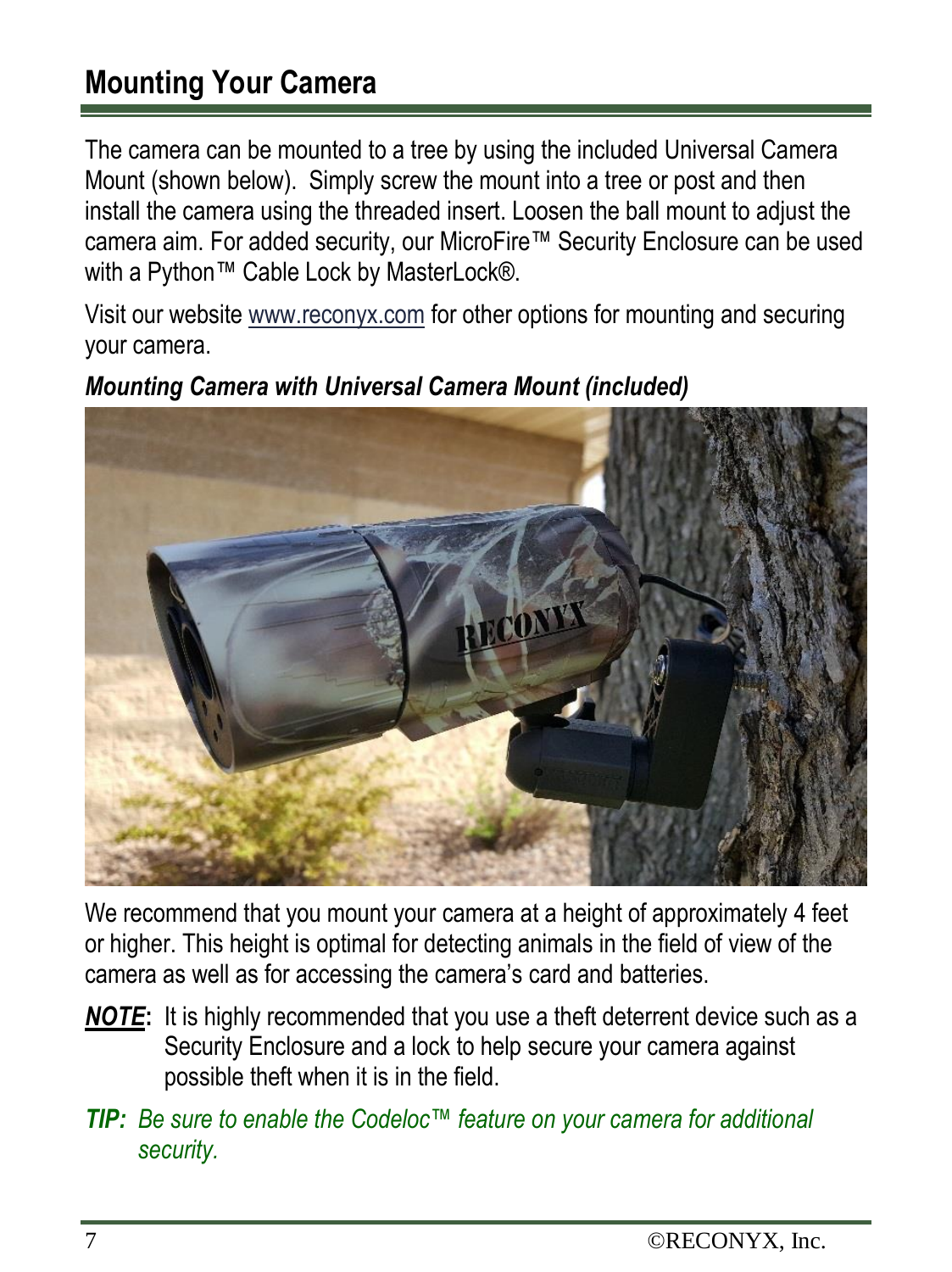#### <span id="page-8-0"></span>**PIR Motion Detector**

The Passive Infrared Motion Detector on your MicroFire™ camera is precisely aligned with the camera lens to give you the best chance of capturing subjects that come into the field of view of the camera, while not capturing pictures of anything that is not in the view of the camera.

The motion detector can detect movement up to 60 feet away. However, the detection range is dependent on the temperature of the source in relation to the ambient air temperature.

#### **For the camera to take a picture two things need to happen:**

- 1) An object (typically an animal) with a temperature different from the background temperature must be present within one of the detection bands. (i.e. something warmer or colder than the ambient temperature).
- 2) That object (i.e. something with a different temperature) must be moving into or out of the motion detection zones.

### **Motion Sensor Test Mode**

Learning to use the WalkTest mode is critical to being as successful as possible with your RECONYX® camera. The WalkTest mode allows you to precisely determine your camera's active motion detection zones – ensuring your camera is aimed exactly where you want to capture animal activity.

- 1) Secure the camera to a tree or other object aiming the camera toward where you want it to capture pictures.
- 2) Using the RECONYX® Mobile App, select "CHECK AIM" to put camera in **Motion Sensor Test** mode.
- 3) Walk in front of the camera where you expect to capture pictures. Every time the green WalkTest light blinks it indicates that a motion event is taking place. If the WalkTest light does not blink where you expect it to, adjust the aim or location of the camera.
- 4) If possible, set up the camera so that no large trees or objects are in the main field of view of the camera, as they can adversely affect motion detection as well as night time flash range.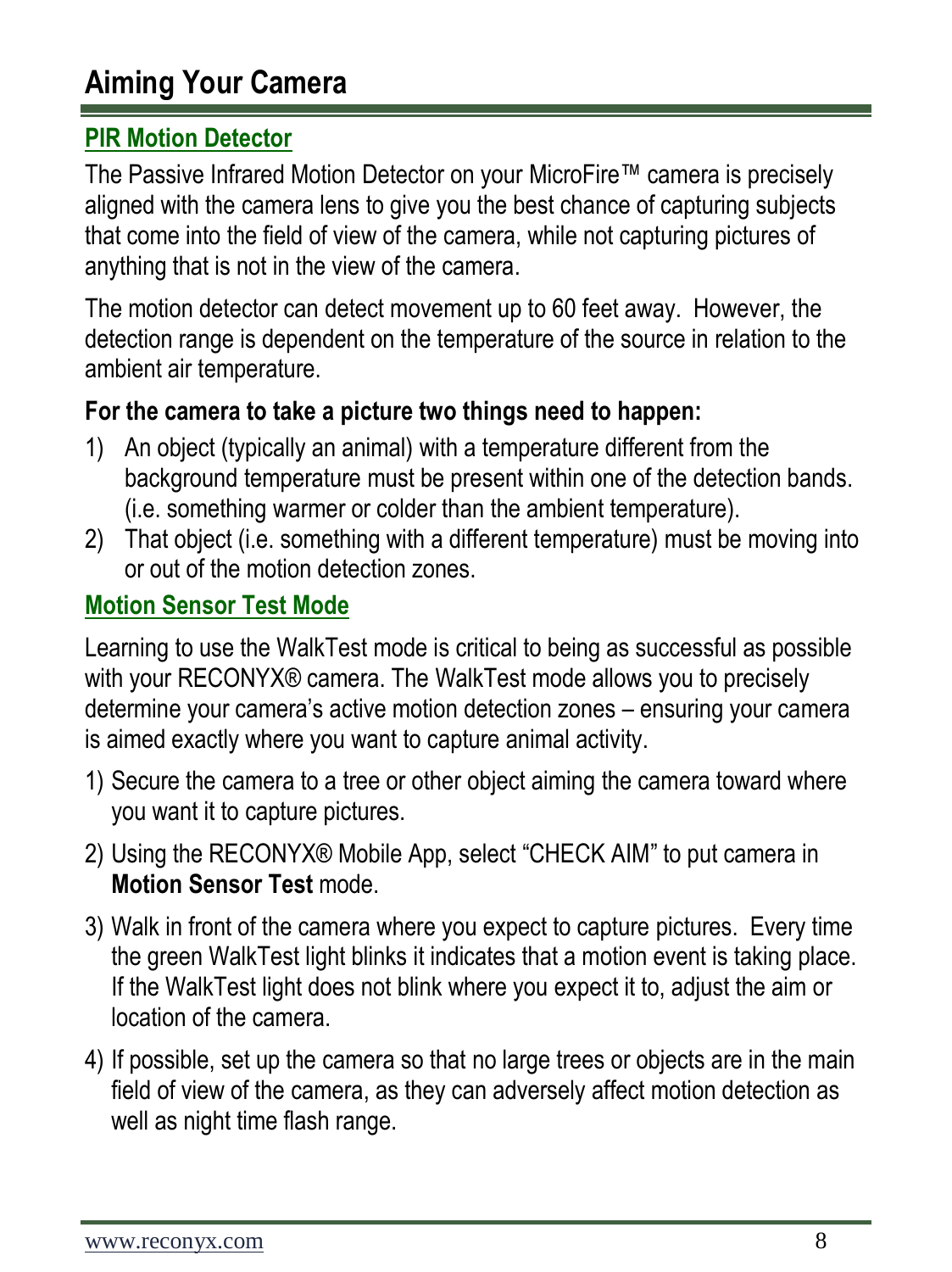*TIP:* When setting the camera up it's best to position the camera using the *"Check View" feature. The camera will send you a photo on demand to allow you to see the camera's field of view.*

*NOTE:* All RECONYX™ cameras will self-arm from the WalkTest mode after a two minute period during which it does not detect any motion events.

#### **External Power Connection**

All MicroFire cameras include an External Power Connector. This allows you to connect the Camera to a 12 volt DC 4 amp power supply of your choosing. A Voltage Regulated Cable is available directly from RECONYX. Connecting to the correct power supply is your responsibility! Any damage caused by connecting to an incorrect power source is not covered under the warranty. If you have any questions, please contact our Technical Service department [support@reconyx.com.](mailto:support@reconyx.com)

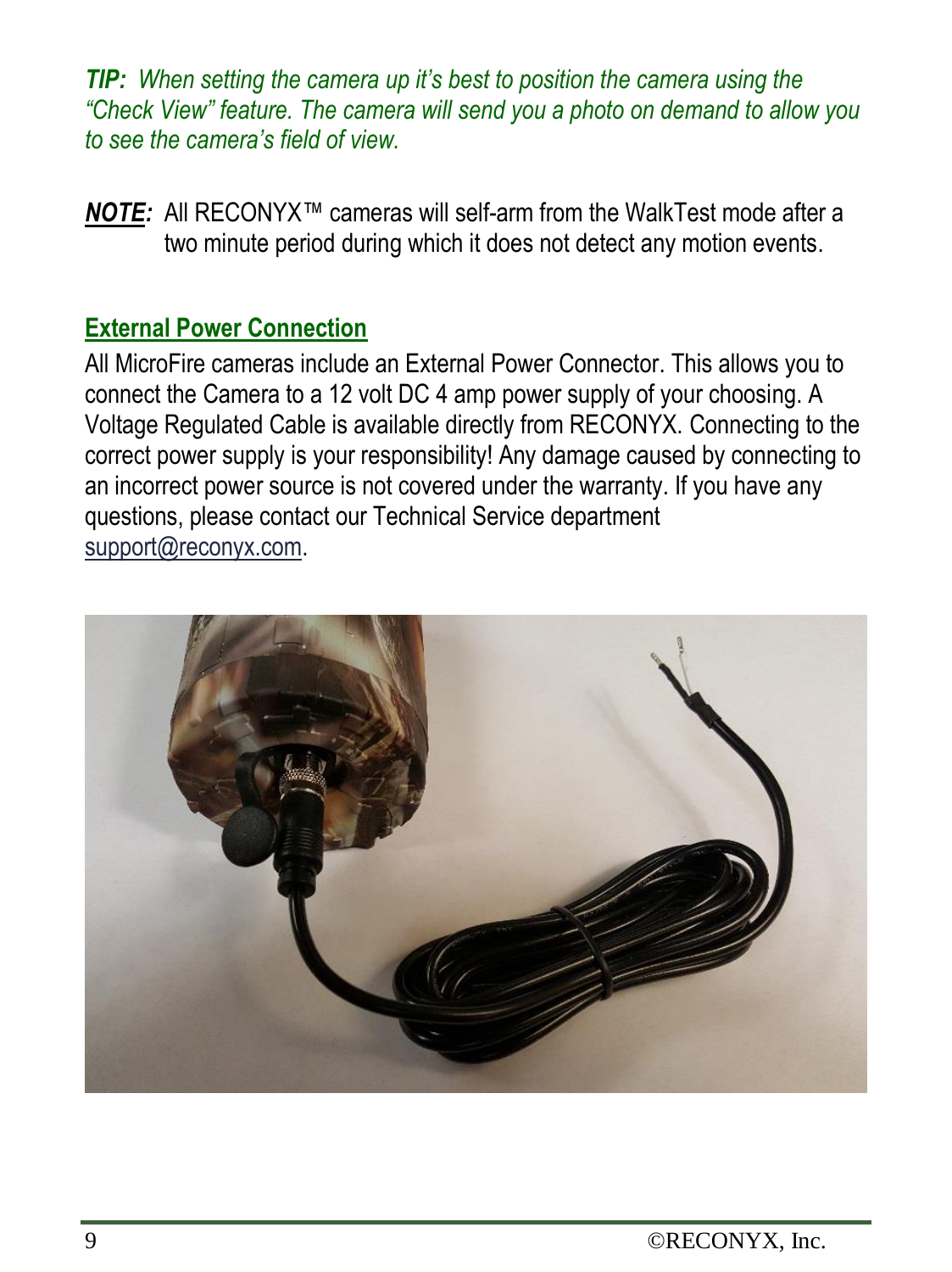## <span id="page-10-0"></span>**Image Data Information**

Your RECONYX® MicroFire™ camera stores Image Data in every picture it takes. Some of this information is displayed on the Image Data bands above and below the image.

- An **M** or **T** in the top data band indicates a "motion" or "time-lapse" event.
- "**1/3**" indicates the first in a sequence of three pictures for that event.
- Moon Phases displayed include:  $\Box$  (new moon),  $\Box$  (waxing crescent), (first quarter),  $\Box$  (waxing gibbous),  $\Box$  (full moon),  $\Box$  (waning gibbous), (last quarter), and (waning crescent).
- The "Illumination"  $\blacktriangle$  indicator appears in the Image Data bands when the illuminator (flash) is used.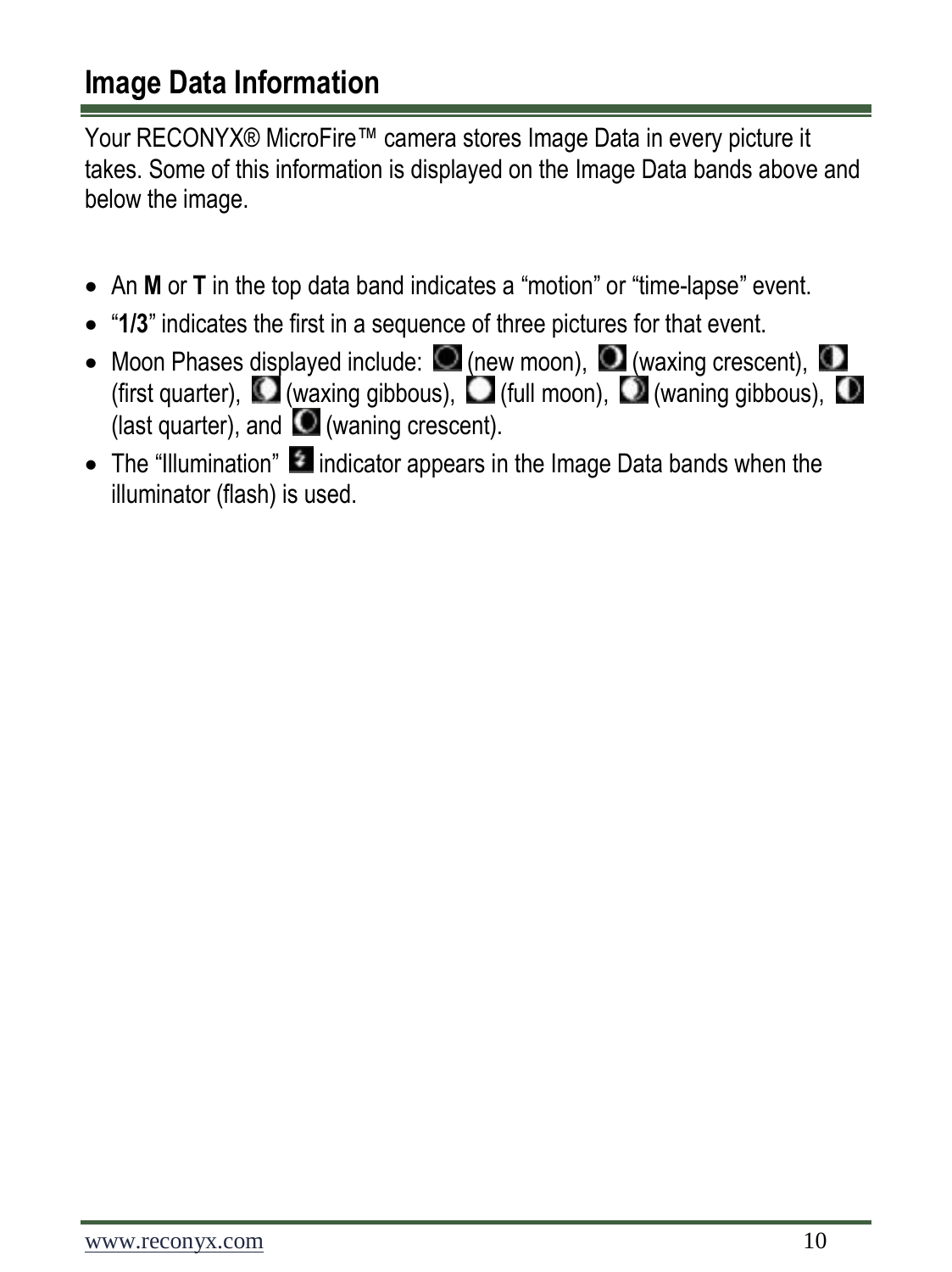## <span id="page-11-0"></span>**Troubleshooting**

For answers to questions about your RECONYX™ MicroFire™ camera that you cannot find in this *Instruction Manual*, please contact RECONYX™ Technical Support at [support@reconyx.com](mailto:support@reconyx.com) or call 1-866-493-6064.

#### **Firmware Updates**

You may see updates available in the RECONYX® Mobile App to update your camera's firmware. We periodically release firmware updates with new features and/or performance enhancements. Updating firmware on the MicroFire™ Series cameras takes just a few seconds and is well worth the effort to ensure your camera is performing at the highest level possible.

#### **Limited Night Time Range**

If your nighttime range is less than expected, check to be sure your batteries are new or fully charged. NiMH rechargeable batteries or Energizer® 1.5V AA Ultimate Lithium™ batteries are the only power source approved for RECONYX® cameras. Alkaline batteries cannot deliver enough amperage to power the illuminator consistently at night and are not recommended.

The physical camera setup is also important in getting good nighttime images. If you aim the camera out over an open field where there is nothing within range to reflect the Infrared energy back toward the camera, the images will appear very dark (like shining a flashlight into the night sky). The best nighttime images will be captured when you have a backdrop of some sort that will reflect energy back toward the camera (e.g. trees, tall grass, fence, building, hillside, etc).

#### **Focus Problems**

If your images appear cloudy or out of focus*, first consider whether there was condensation or frost on the camera windows; you may wish to check your camera after a fresh snowfall to be sure the windows are not covered with snow. Next, check the windows for dirt and water spots, and gently clean them with a clean soft cloth and glass cleaner or water. Image clarity can also be adversely affected by very high temperatures, so it is a good idea to mount your camera where it will not be getting direct sunlight during the heat of the day.* 

#### **False Triggers**

*If you seem to be getting false triggers (i.e. the camera is taking pictures of nothing);* first, restore your camera back to the Default settings and try your camera again. This will ensure that you are running with known settings – with the motion detector ON at HIGH sensitivity and with Time-Lapse OFF.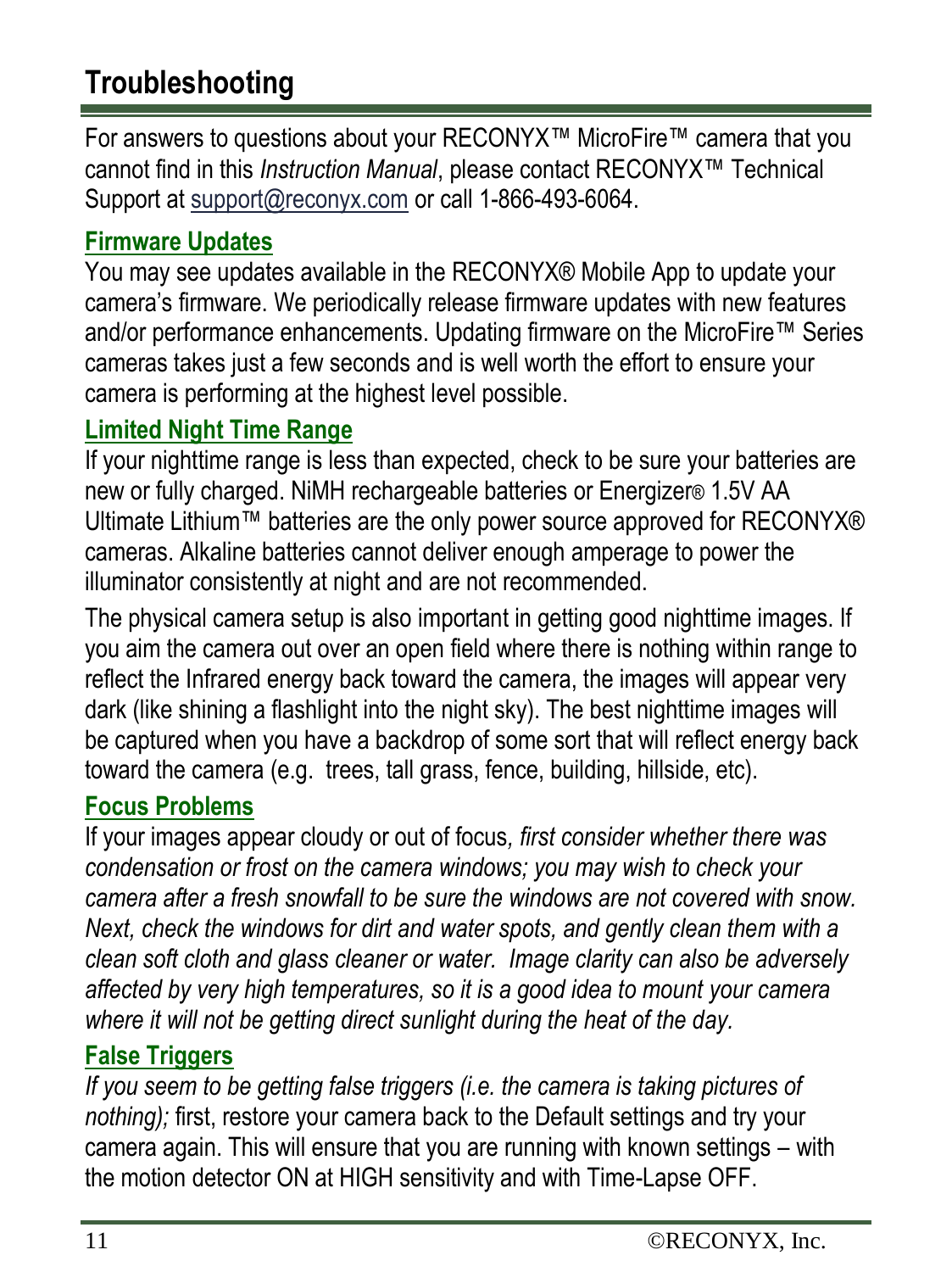If after going back to the Default settings, you still seem to be getting false triggers, check the physical setup of your camera. The sun should not be shining directly on the face of the camera, and the camera's field of view should be cleared of as much vegetation as possible. False triggers most occur most on sunny, breezy days. Vegetation will soak up the sun's energy and it will become warmer than the ambient air temperature. When the wind moves the vegetation, the camera detects this and cannot distinguish it from a warm-blooded animal moving through the scene. For this reason, careful placement and setup of your camera helps prevent false triggers.

Only as a LAST resort should you turn down your camera's motion sensitivity; this reduces your ability to detect movement of warm-blooded animals, especially during the summer.

#### **Camera Not Triggering on Animals**

First, restore the camera back to Default settings and try your camera again. This will ensure that you are running with known settings – it will set the motion detector ON at HIGH sensitivity. This is important, especially in the warmer months, because as the background temperature approaches the temperature of the animals, the strength of the signal decreases and the range goes down accordingly.

If you are still having trouble, please refer to the *"Mounting and Aiming Your Camera"* section for detailed information, as well as using the WalkTest mode. Keep in mind that most animals are not 6 feet (2 meters) tall, so when you use the WalkTest mode, do not just walk by the camera in a full upright stance. The camera may be triggering on your upper torso or head and not on your legs (where most animals are likely to be). There is an inactive zone that you need to be aware of so that you don't aim the inactive zone precisely on a trail – if you do, you will not pick up animal activity on the trail.

It is important to keep in mind that there are other factors that can also affect the ability of your camera to detect motion. Wind can have a detrimental effect. Body heat from an animal can be quickly dispersed away from the animal on a breezy day, making it more difficult for the camera to detect the animal. Also movement directly toward and away from the camera is less likely to trigger the camera than side-to-side movement. And, finally, if an animal is moving very slowly, it will sometimes not produce a strong enough signal within the sensor to trigger the camera.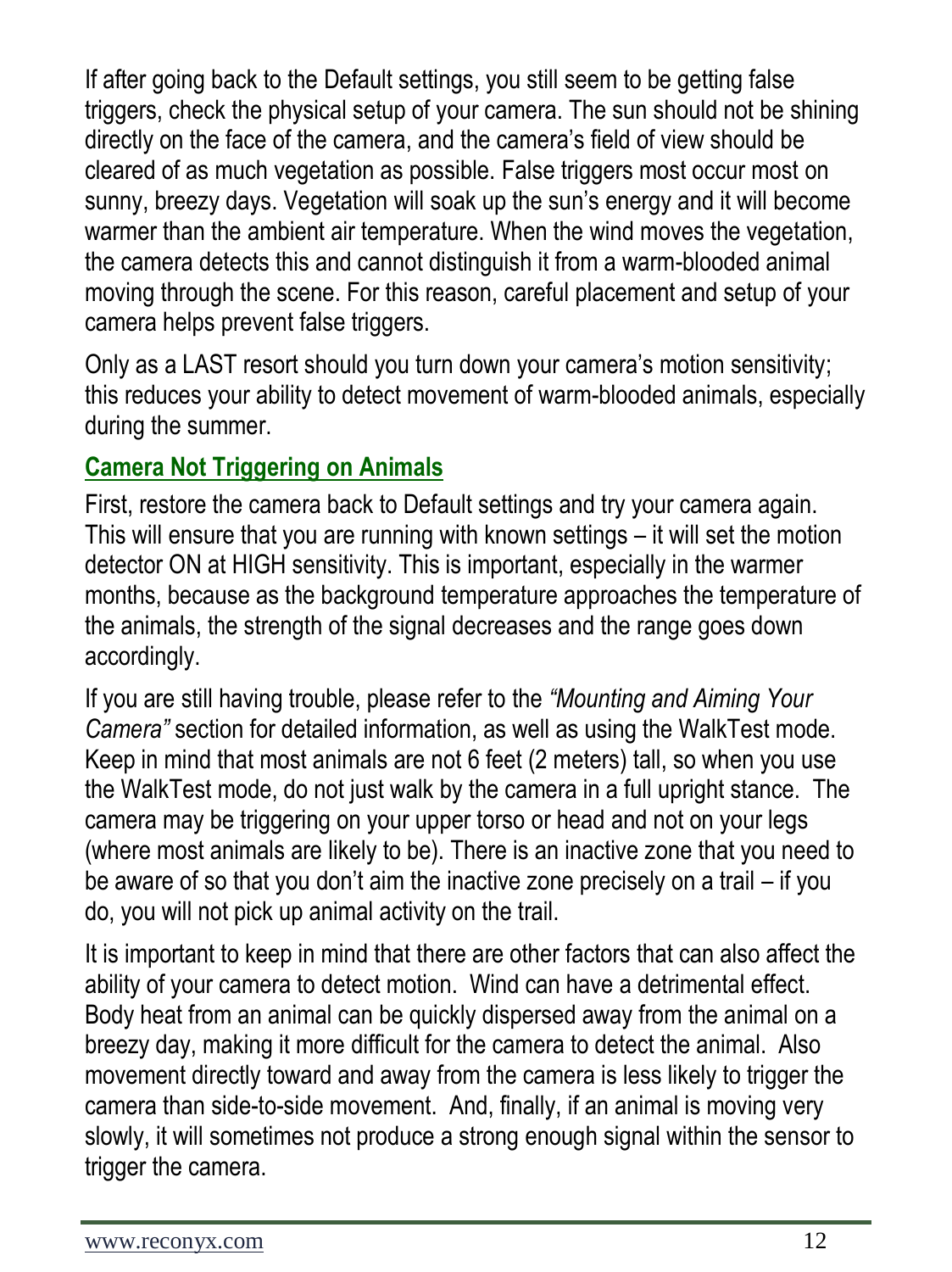#### **Memory Card Problems**

If you have issues, you may want to try a different brand of memory card. We have found that some of the less expensive memory cards are very slow and do not always run well (even if they are advertised as fast). RECONYX® certified memory cards are available a[t www.reconyx.com](http://www.reconyx.com/) .

#### **Cold Weather Problems**

*If your camera shuts down in the cold,* it may be too cold for the batteries to operate reliably. Refer to the "Battery Specifications" section for recommended battery types.

### **Battery Life Less than Expected**

NiMH batteries have decreased life in hot weather. They will run the camera, but they will have decreased run time. It is not unusual to see battery life drop off 50% or more when daytime temperatures near 90˚ Fahrenheit or higher. This will not damage your NiMH batteries; but they will discharge at a faster rate.

#### *Other Questions?*

**If you have read this manual and checked our web site, and you still need assistance, please contact our Technical Support Department at 866-493- 6064 or e-mail [support@reconyx.com.](mailto:support@reconyx.com)**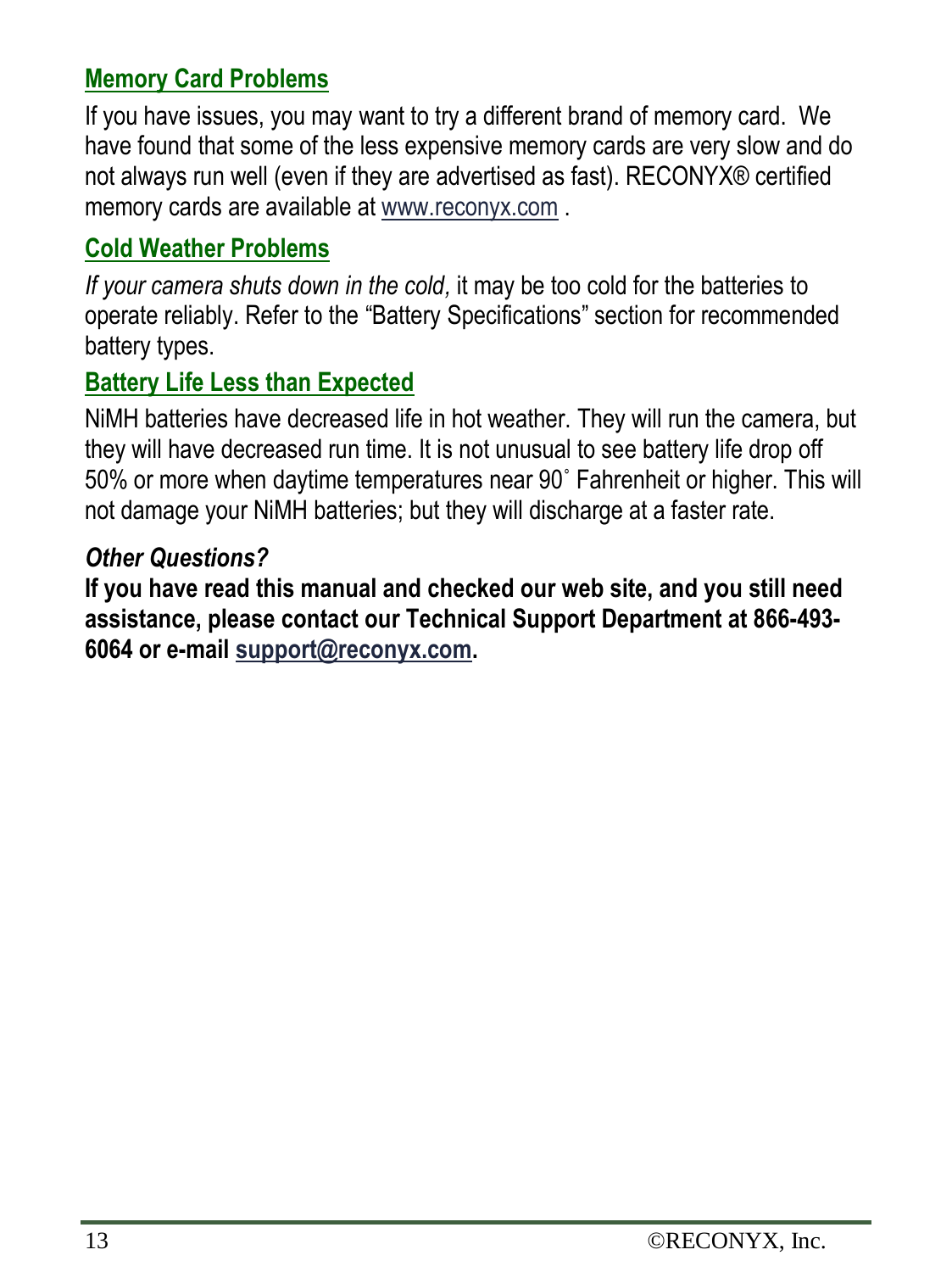## <span id="page-14-0"></span>**Warranty, FCC, CE, IC and Safety Information**

#### **RECONYX® Limited Hardware Warranty**

RECONYX® MicroFire™ cameras are warranted against manufacturers defects in materials and workmanship for a period of five years from the date of purchase. If during this period, through normal use, the product fails due to defects in materials or workmanship, RECONYX<sup>™</sup> will either repair or replace the product at our discretion.

#### **Repair or Replacement**

Buyer must obtain a Return Authorization (RA) number from RECONYX® before returning any product(s) for repair or replacement. If RECONYX® concludes that a returned product is not defective, Buyer will be notified, the product will be returned to Buyer at Buyer's expense, and Buyer may be charged for examination and testing of the product.

This limited warranty is the sole warranty for hardware and software products offered by RECONYX® and RECONYX® shall not be liable for any amounts for said products except in compliance with this warranty.

### **FCC CE Certification**

This device complies with part 15 of the FCC Rules. Operation is subject to the following conditions: (1) This device may not cause harmful interference, and (2) this device must accept any interference received, including interference that may cause undesired operation. The Reconyx, Inc. MicroFire Digital Trail Camera has been tested and found to comply with the emissions requirements of IEC 61000-6-3 and the immunity requirements of IEC 61000-6-1. Reconyx, Inc. MicroFire Digital Trail Camera has been tested and found to comply with the radiated interference requirements of Section 6.2 of the Industry Canada ICES-003 for Class B Information Technology Equipment (ITE). In some rare cases where the camera is exposed to a +8kV ESD pulse, a manual reset (turn camera OFF, wait 10 seconds, turn camera ON) may be required to resume operation.

#### **Safety Precautions**

Before using the camera, please ensure that you read and understand the following safety precautions. Always ensure that the camera is operated correctly. The safety precautions noted in this guide are intended to instruct you in the safe and correct operation of the camera and its accessories to prevent injuries or damage to yourself, other persons, and equipment.

#### **Preventing Malfunction**

#### *Avoid Strong Magnetic Fields*

Never place the camera in close proximity to electric motors or other equipment generating strong electromagnetic fields. Exposure to strong magnetic fields may cause malfunctions or corrupt image data.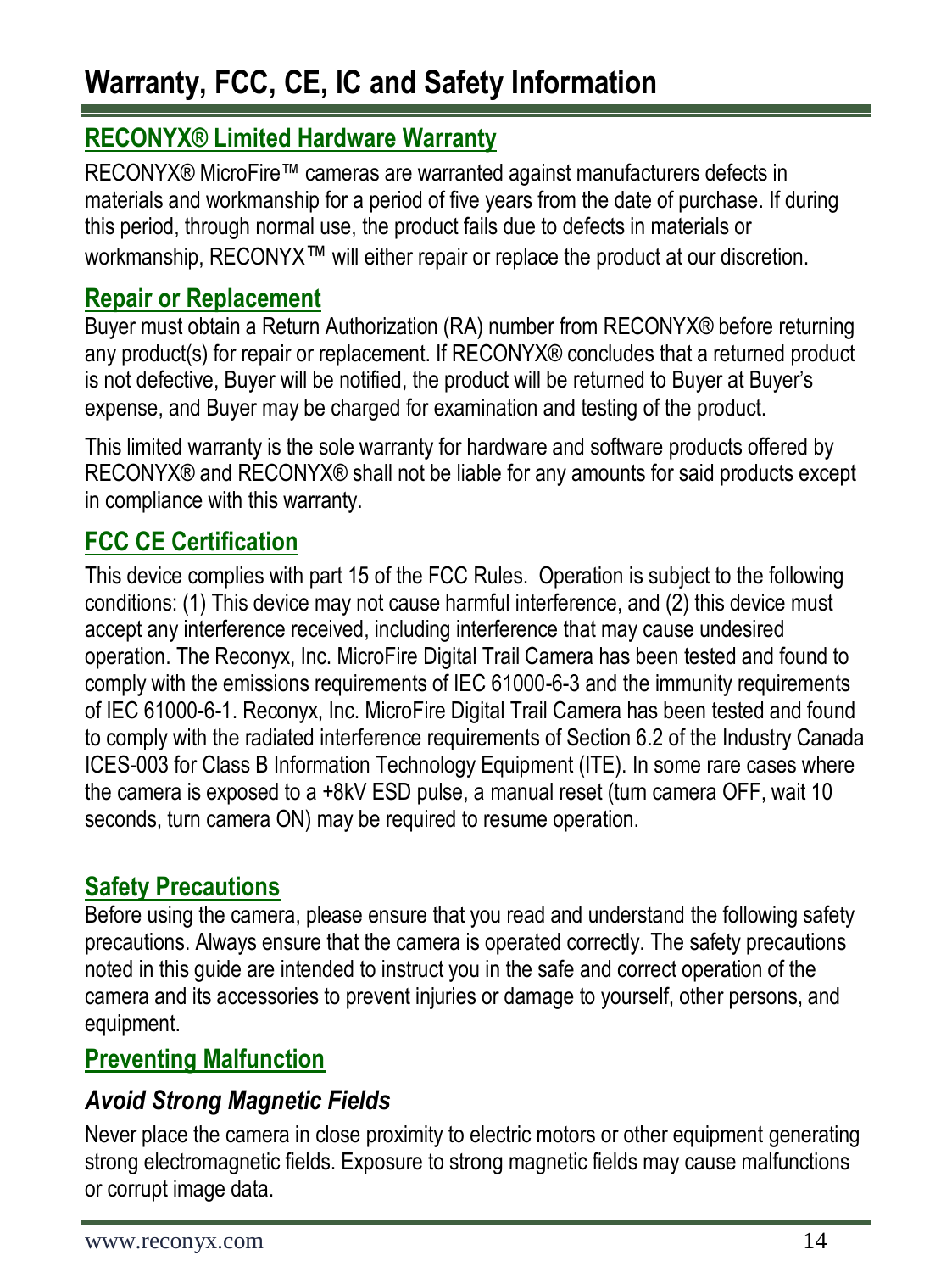#### *Avoid Condensation*

Moving the camera rapidly between hot and cold temperatures may cause condensation (water droplets) to form on its external and internal surfaces. You can avoid this by placing the camera in an airtight, plastic bag and letting it adjust to temperature changes slowly before removing it from the bag.

#### *If Condensation Forms Inside the Camera*

Stop using the camera immediately if you detect condensation inside the camera. Continued use may damage the camera. Remove the memory card and batteries from the camera and wait until the moisture evaporates completely before resuming use.

#### **Warnings**

- Store this equipment out of the reach of children and infants.
- Do not allow water or other liquids to enter the interior of the camera. The interior has not been waterproofed. If the exterior comes into contact with liquids or salt air, wipe it dry with a soft, absorbent cloth. In the event that water or other foreign substances enter the interior, immediately turn the camera's power off and remove the camera batteries and memory card.
- Use of power sources not expressly recommended for this equipment may lead to overheating, fire, electrical shock, or other hazards.
- Do not short-circuit the battery terminals with metallic objects, such as key holders. It could lead to overheating, burns, and other injuries.
- Avoid using, placing, or storing the equipment in places subject to strong sunlight or high temperatures, such as the dashboard or trunk (boot) of a car. Exposure to intense sunlight and heat may cause the batteries to leak, overheat or explode, resulting in fire, burns or other injuries. High temperatures may also cause deformation of the casing.
- When using desiccant, the following precautions should be followed: Keep desiccant out of reach of children. Desiccant may cause eye or skin irritation; seek medical assistance for further treatment,
- Check your state/local laws concerning the use of this product.

#### **Maintenance and Off Season Storage**

- Clean the face of the camera as necessary to ensure the best performance. A basic glass, or anti fog optics cleaner can be applied to all of the windows and wiped away using a lint-free cloth.
- It is recommended that you leave the camera open in a warm, dry place for a period of time to remove any existing moisture or condensation that may be present. Long term storage in a dry environment is recommended.
- **\*\*NiMH batteries will self-discharge even when not in use**. To ensure longevity, fully charge the batteries and store them in the refrigerator, as cool temperatures slow the self-discharge rate.